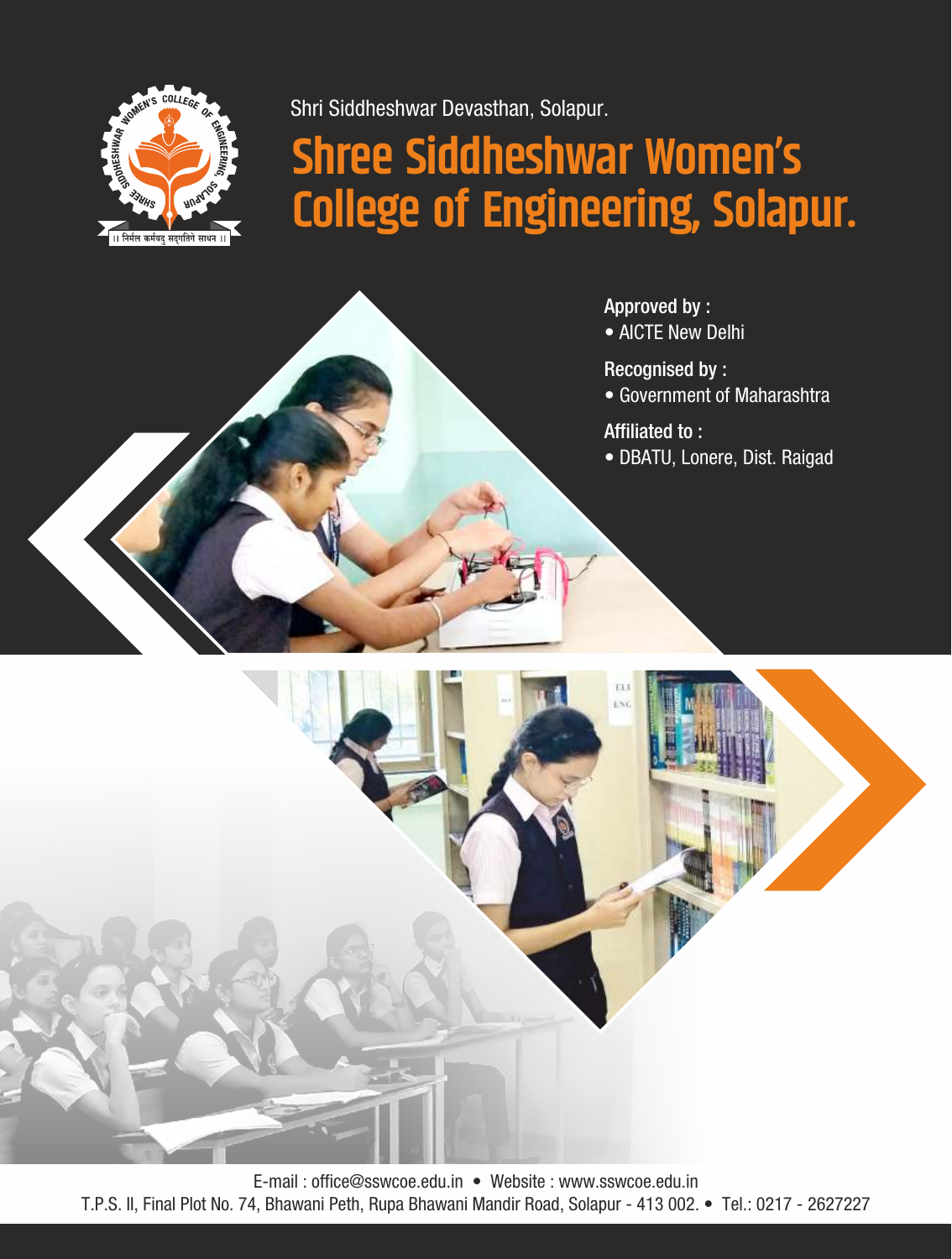# QQQQQQQQ

# Shri Siddheshwar Devasthan, Solapur

Shri Shivayogi Siddheshwar is considered as an incarnation of Lord Shiva, whose temple is located amidst a lake. The temple is highly revered by the devotees as it is the place, where Shri Siddheshwar attained Sanjeevan Samadhi. Every year, during Makar-Sankranti a big fair is organized famously known as 'Gadda Yatra'

The temple is administered by Shri Siddheshwar Devasthan Panch Committee. This is a public charitable trust established in 1885. Many social, educational and medical services are provided by the trust through various organizations.

# S S W C O E : S A LIENT FEATURES

• Located in the heart of City • First Women's Degree Engineering College in Solapur District, Second in Pune Region & Fifth in Maharashtra.

• Highly qualified and experienced staff with average teaching experience more than 12 years. • In campus Girls Hostel with capacity 300.

• ETLP : A Specially Designed Engineering Teaching Learning Pedagogy which ensures Learning.

• Special guidance by CEO Prof. C.B. Nadagouda with 37 years of experience in Technical Education. • Personal counseling by Psychologist Dr. Padmaja Gandhi. • Fully planned soft skills & aptitude training programs for better placement opportunities. • MoUs with Leading Industries for Campus Placement and Internships. • All Government Scholarships for EBC / OBC / SBC / VJ / NT / SC / ST • Financial assistance through Education Loans by Banks with minimum rate of Interest. • Special Scholarships to Meritorious & Needy Students through leading Industrial CSR Funds. • NPTEL: Opportunity to enhance the knowledge and skill sets in emerging areas. • Bus Facility

# A D M I S S I O N R E Q U I R E M E N T S

# **F.Y. B.Tech**

### **Eligibility :**

- H.S.C. Science : Physics, Mathematics, Chemistry or (Biology, Biotechnology / Technical Vocational Subjects)
- Open Category: 45% Reserved Category: 40%
- & MHT-CET Non Zero Score in PCM

# OR

- JEE (Main) Paper-I Non Zero Positive Score **Documents Required :**
- **(A) All Category :**  SSC Mark-sheet HSC Mark-sheet
- MHT-CET Score Card / JEE (Main) paper-I Scorecard
- Leaving Certificate Nationality Domicile Certificate
- Aadhar Card Nationalized Bank Passbook
- Income Certificate

**(B) SC / ST Category :** In addition to documents mentioned in (A) + Caste Certificate + Caste Validity Certificate

**(C) VJ / DT / NT / OBC / SBC :** In addition to documents mentioned in  $(A)$  &  $(B)$  + Non-creamy Layer Certificate

**(D) EWS (Economically Weaker Section) :** In addition to documents in  $(A)$  + EWS Certificate.

# **Direct Second Year B.Tech**

# **Eligibility :**

- Diploma Engineering in appropriate branch
- Open Category : 45% Reserved Category : 40% OR
- B.Sc. Degree
- Open Category : 45% Reserved Category : 40%
- OR
- D.Voc. in same or allied sector

### **Documents Required :**

**(A) All Category :** • SSC Mark-sheet • Diploma Final Year Marksheet / B.Sc. / D.Voc. Mark-sheet • Leaving Certificate

- Nationality-Domicile Certificate Aadhaar Card
- Nationalized Bank Passbook Income Certificate

**(B) SC / ST Category :** In addition to documents mentioned in (A) + Caste Certificate + Caste Validity Certificate

**(C) VJ / DT / NT / OBC / SBC :** In addition to documents mentioned in (A) & (B) + Non-creamy Layer Certificate

**(D) EWS (Economically Weaker Section) :** In addition to documents in  $(A)$  + EWS Certificate.

Govt. Scholarship : SC / ST / VJ / DT-NT / OBC / SBC / EBC / EWS / Minority Scholarships Special Scholarship Cell : To support financially needy students through various private organizations / Industry CSR funds etc. Financial Assistance : Through educational loan by banks with minimum interest.

# Shri. Dharmraj Kadadi

President Shri Siddheshwar Devasthan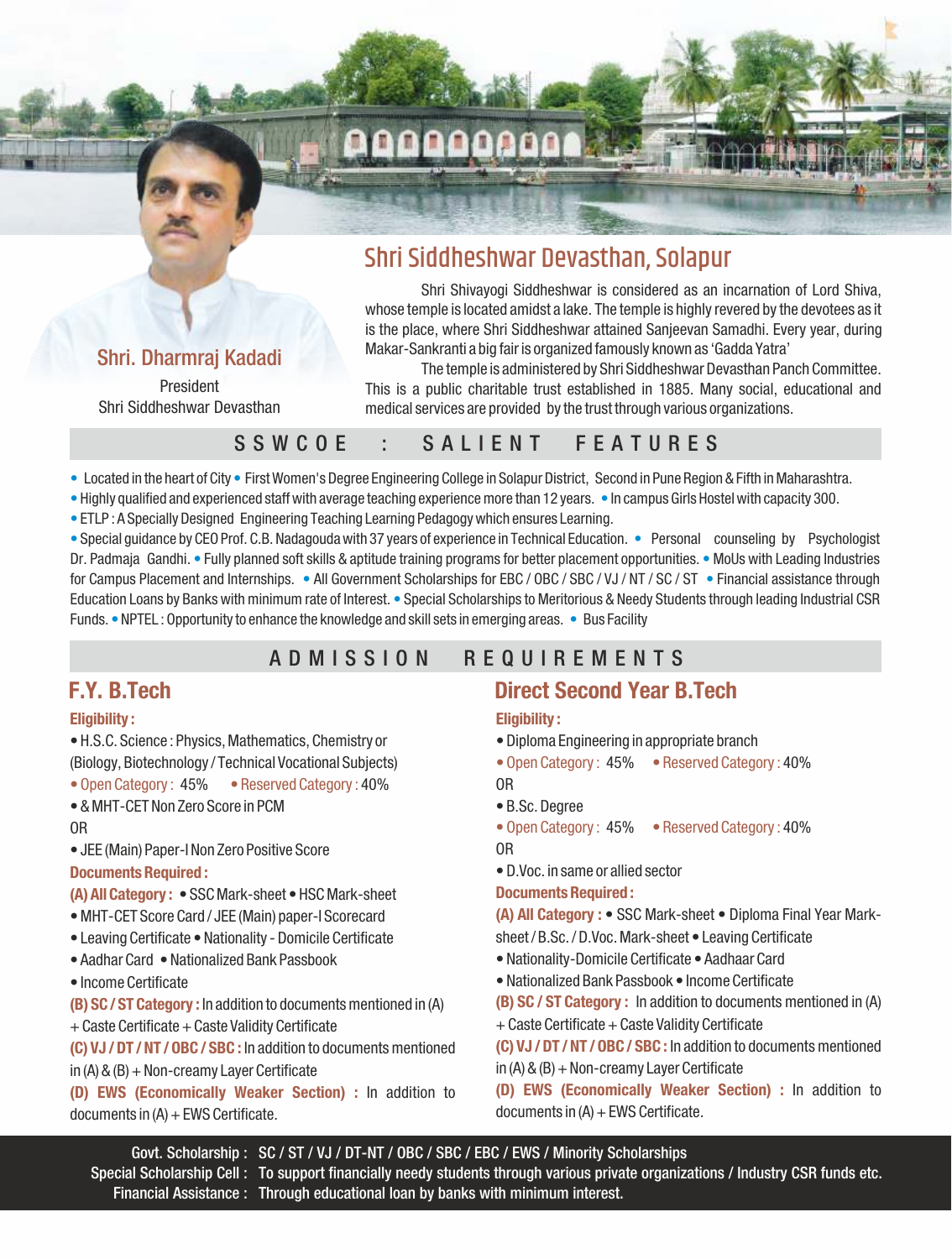# W E LL E Q UI P P E D LABORATORIES

















### **LIBRARY :**

- National & International journals.
- Digital Library & Internet Facility.
- Fully computerized system
- Book Bank facility
- Reading room e-Journals.
- Daily News papers & Magazines.
- General Knowledge books.
- Personality Development books.



### **IN CAMPUS GIRLS HOSTEL :**

- 300 Girl Students capacity.
- Attached bathrooms for every room.
- Hot water facility.



### **DELL TRAINING PROGRAM :**

• Students cleared exam for internship in Dell Ltd. under Corporate Social Responsibility

(CSR) • Training completed in Emerging area like Web Development, Machine Learning, Digital Marketing etc.







Mrunal Kurulkar Tamanna Khujyade Aboli Mahindrakar







Shraddha Kapase Akshata Sutar Ayesha Choudhari



# VARIOUS COMMITTEES AND FACILITIES

- All facilities as per the guidelines of A.I.C.T.E. New Delhi are available in the College.
- Smoking and use of tobacco products are strictly prohibited in College Campus.
- All the arrangements as per the norms of fire safety law are made in the College Campus.
- The ramps are made for PwD (Persons with Disability) wherever neccessary.
- Internal complaint committee (I.C.C.) is in action as per the requirements of H.R.D. Ministry, Govt. of India and A.I.C.T.E. and the sexual harassment of women at workplace (Prevention, Prohibition and Redressal) Act 2013 are uploaded on College website.
- Ragging is strictly prohibited inside and outside the college campus and the norms of the same are uploaded on college website.
- Grievance Redressal committee is active and the information of the same is uploaded on College website.
- Collection of capitation fee is prohibited as per Anti-capitation Act.
- College Website is : www.sswcoe.edu.in